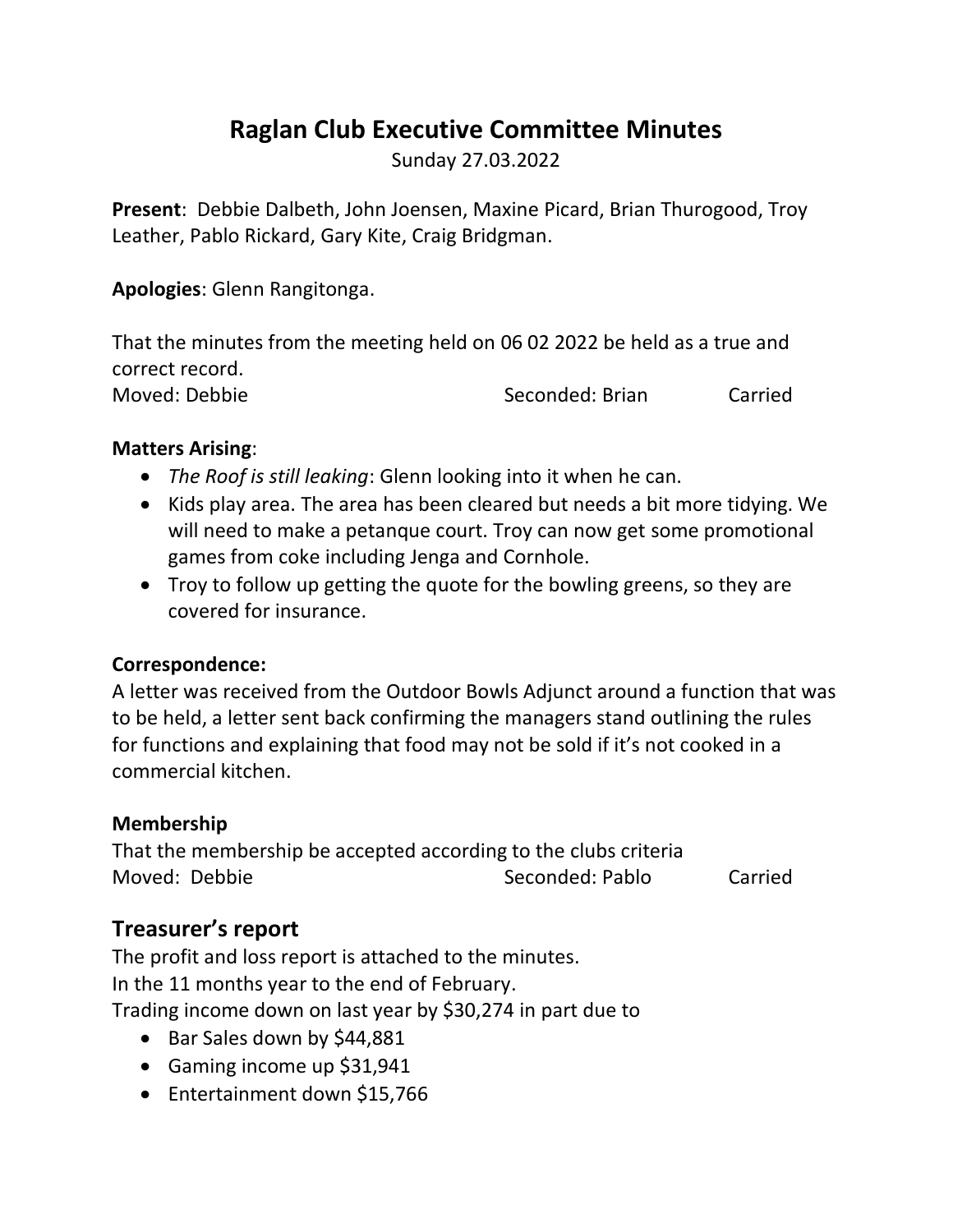Cost of sales up on last year by \$67,891 in part due to

- $\bullet$  Wages up \$82,568
- Bar purchases down \$19,669
- Kitchen purchases up \$18,291
- Entertainment expenses down \$10,930

Other income up \$34,729

Depreciation up \$10,963

Operating Expenses up on last year by \$25,990 in part due to

- Accounting fees up \$1,996
- Power and Gas up \$3,925
- Gaming Expenses up \$14,032
- POS system lease up \$4,877

February 2022 net loss of \$9,117 as opposed to February 2021 net loss of \$8,006 Bar sales down by \$5,705 and wages up by \$10,037 on last February.

All bills paid in the current month. \$20,605 was paid on the 20th with all bills up to date.

Moved Maxine Seconded: John Carried

There was some discussion around getting new pokie machines as our revenue has decreased markedly recently. We might revisit this next meeting.

#### **Managers Report:**

- Covid has caused the loss of two major events. Gin Wigmore and a Three Day Fishing Comp.
- Darts and Pool adjuncts have been in on the last two Sundays.
- Indoor bowls has started up again it's good to see the adjuncts being active.
- We have to look at increasing the pricing soon.
- A suggestion is that we get smaller glasses.
- The kitchen is going well. Some teething issues.
- We will need a grease trap soon to be compliant.
- We are having a country singer and the local breweries to compliment steak night on Thursdays. We will review this after a month.
- The contract with DB is up for renewal in June we will consider our options.